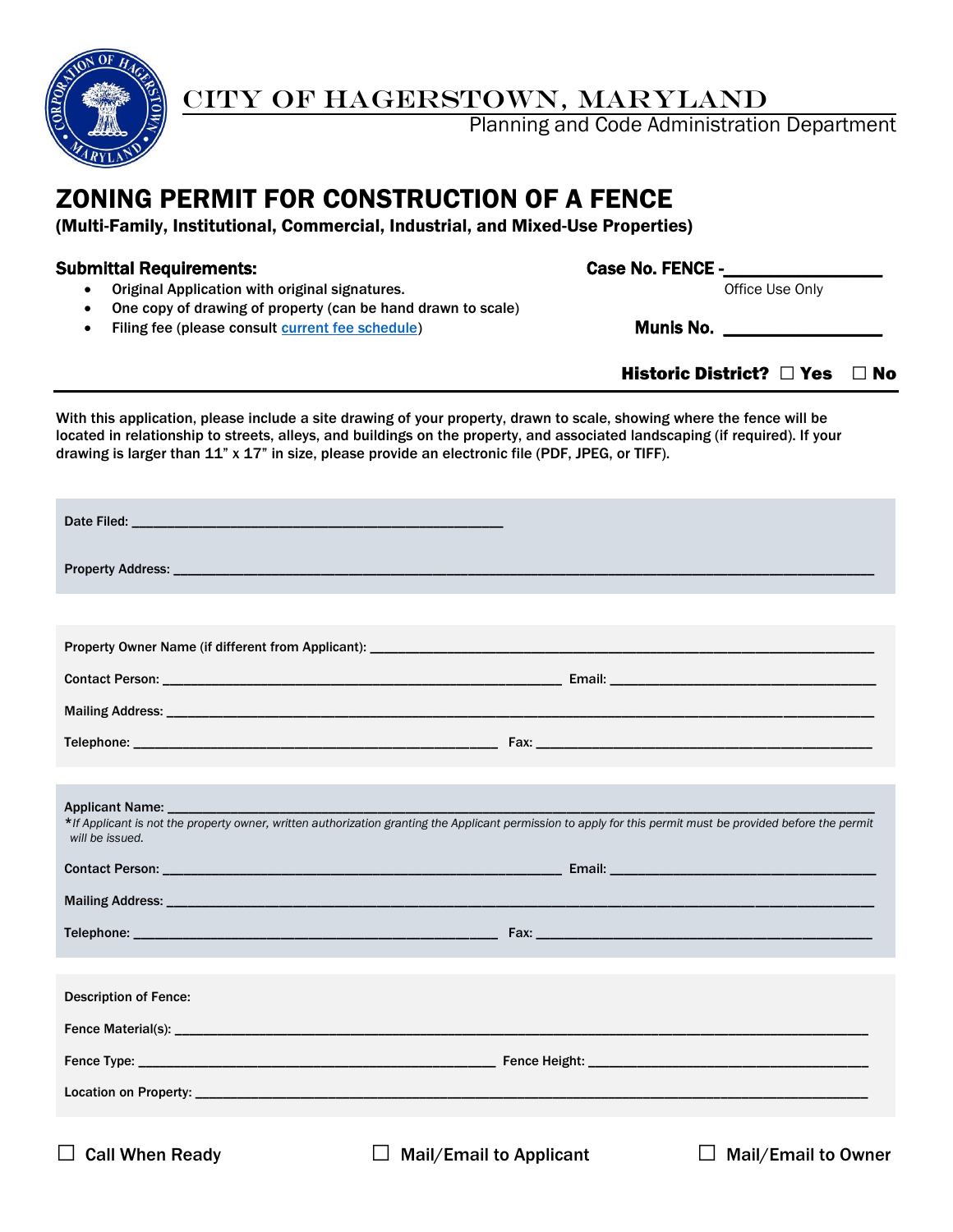#### Reminders

If a fence has a "finished" vs. "unfinished" side, the *finished side* of the fence is required to face outward toward streets and neighboring properties when they are a public park or public school property. For example, a chain link fence would have the frame on the inside and the chain link material on the outside.

On residential properties in residential zoning districts, chain link fences are not permitted in required front yards and side yards adjacent to side streets. No exceptions are permitted to this requirements. Chain link fences are limited to no more than four feet in height.

Maximum height of fence:

- Six feet in Residential districts.
- Eight feet in Commercial districts.
- Ten feet in Industrial districts (includes security strands on top of the fence).
- Three feet within 25 feet of the intersection of two public streets.

When landscaping is required, the drawing provided with this permit application must show landscaping in accordance with the attached requirements.

Front yard fences shall be constructed only of decorative metal, wood picket or composite picket construction with the spaces between the pickets being at least as wide as the pickets.

Please call Miss Utility (800.257.7777) prior to the start of any construction.

For City of Hagerstown Electric customers, if the electric meter is to be located within the fenced area with a locked gate, a key must be provided to the Hagerstown Electric Division to maintain access to the meter.

After the fence has been installed, please contact the Planning and Code Administration Department (301.739.8577, ext. 138) to schedule an inspection to ensure the installation was completed in accordance with this zoning permit.

#### Prohibitions

Barbed wire is not permitted in commercial or residential districts. It is permitted in industrial districts on top of a fence at least six feet tall, except when adjacent to commercial or residential districts.

Chain link is not permitted in front yards and side yards that front public streets in residential districts.

No exceptions are permitted to these two restrictions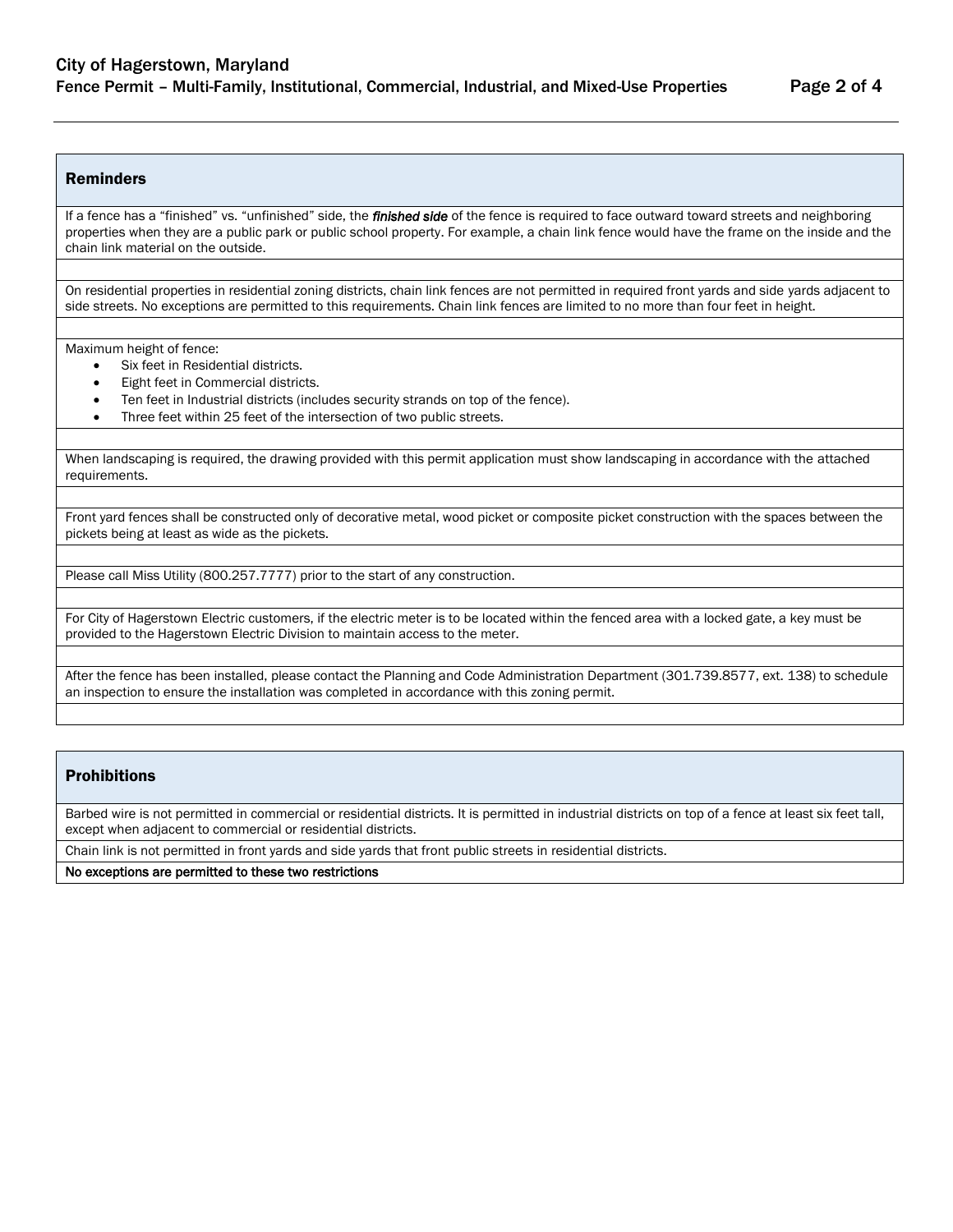#### **Statements**

I hereby attest or affirm that all the information provided in this application is correct and true to the best of my knowledge and understanding.

\_\_\_\_\_\_\_\_\_\_\_\_\_\_\_\_\_\_\_\_\_\_\_\_\_\_\_\_\_\_\_\_\_\_\_\_\_\_\_\_\_\_\_\_\_\_\_\_\_\_\_\_\_\_\_\_ \_\_\_\_\_\_\_\_\_\_\_\_\_\_\_\_\_\_\_\_\_\_\_\_\_\_\_\_\_\_\_\_\_\_\_\_\_\_\_\_\_\_\_\_\_\_\_\_\_\_\_\_\_\_\_

Owner's Signature **Applicant's Signature** (if different from owner)

Date

## Approval

Zoning Administrator Date

\_\_\_\_\_\_\_\_\_\_\_\_\_\_\_\_\_\_\_\_\_\_\_\_\_\_\_\_\_\_\_\_\_\_\_\_\_\_\_\_\_\_\_\_\_\_\_\_\_\_\_\_\_\_\_\_ \_\_\_\_\_\_\_\_\_\_\_\_\_\_\_\_\_\_\_\_\_\_\_\_\_\_\_\_\_\_\_\_\_\_\_\_\_\_\_\_\_\_\_\_\_\_\_\_\_\_\_\_\_\_\_\_\_\_\_\_

\_\_\_\_\_\_\_\_\_\_\_\_\_\_\_\_\_\_\_\_\_\_\_\_\_\_\_\_\_\_\_\_\_\_\_\_\_\_\_\_\_\_\_\_\_\_\_\_\_\_\_\_\_\_\_\_\_\_\_\_\_\_\_\_\_\_\_\_\_\_\_\_\_\_\_\_\_\_\_\_\_\_\_\_\_\_\_\_\_\_\_\_\_\_\_\_\_\_\_\_\_\_\_\_\_\_\_\_\_\_\_\_\_\_\_\_\_\_\_\_

Conditions for Approval:

For more information, please contact:

#### Hagerstown Planning and Code Administration Department

\_\_\_\_\_\_\_\_\_\_\_\_\_\_\_\_\_\_\_\_\_\_\_\_\_\_\_\_\_\_\_\_\_\_\_\_\_\_\_\_\_\_\_\_\_\_\_\_\_\_\_\_\_\_\_\_

City of Hagerstown, Maryland One East Franklin Street, Suite 300 Hagerstown, MD 21740

T: 301.739.8577, ext. 138 F: 301.791.2650

Email: planning@hagerstownmd.org

Last Amended: 6/27/2016